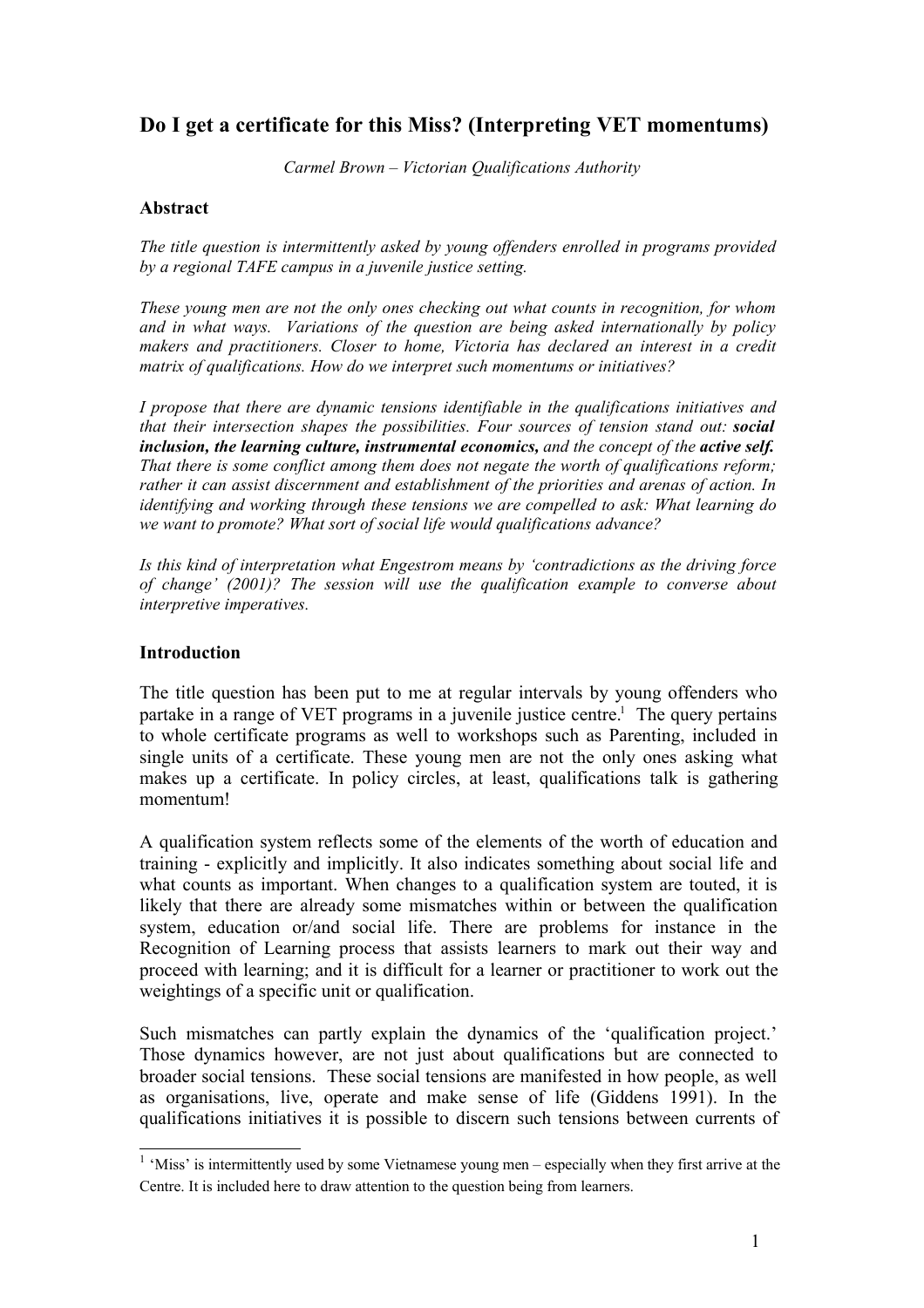**social inclusion, a learning culture, instrumental economics,** and the **central place of self.** In this paper I elaborate on these currents, and draw out some implications for qualification systems. I also raise the question: Is the identification of dynamic tensions useful? Engestrom thinks it is; I think! I will refer to his use of expansive theory – in particular his notion of *contradictions as the driving force of change* (2001).

# **What does a qualification system entail?**

A qualification system has:

- $\triangleright$  Purpose. Broadly speaking, qualifications say something about the way education, as well as individual and social-economic life are regarded. The work on qualifications implicitly or explicitly calls up that question.
- $\triangleright$  Scope. VOA has responsibility for qualifications in Years 11 & 12, for VET and further education. It excludes – at least directly - higher education<sup>2</sup>. Scope also refers to what parts of life are included in education and training qualifications.
- $\triangleright$  Structure. The way qualifications are set up can provide assurance for each of us in making our way, as well as assist the organisation of life.

Any qualification system will need to have a workable purpose, scope and structure. In the final section I will return to theses headings with the implications drawn from the interpretation.

# **Background**

In Australia, the Victorian Qualifications Authority (VQA) is reconsidering the framework of qualifications in the post-compulsory education and training sector, with the intention of reforming the set-up to be more vital and pertinent to individuals as well as to community and state (VQA 2003). A proposal for a credit matrix is one aspect of this, and a discussion process is currently being introduced.

Qualifications initiatives in post-compulsory education and training have been unfolding in various countries. South Africa, New Zealand, Wales, Northern Ireland and Scotland have all (re)developed frameworks based on variations of a credit principle; England is in process. The European Union has 'qualifications' on the ongoing agenda; in higher education, agreement has been established for a common framework of degrees across member countries that includes a credits system (Riding 2003).

There is some assurance in knowing that other places are reconsidering qualification systems, however such endeavour across mainly Western nations, also raises curiosity as to the mainsprings.

A scan of the literature surrounding these projects suggests that:

<sup>2</sup> The jurisdiction of the VQA is located in Victorian Government legislation: VQA Act 2000.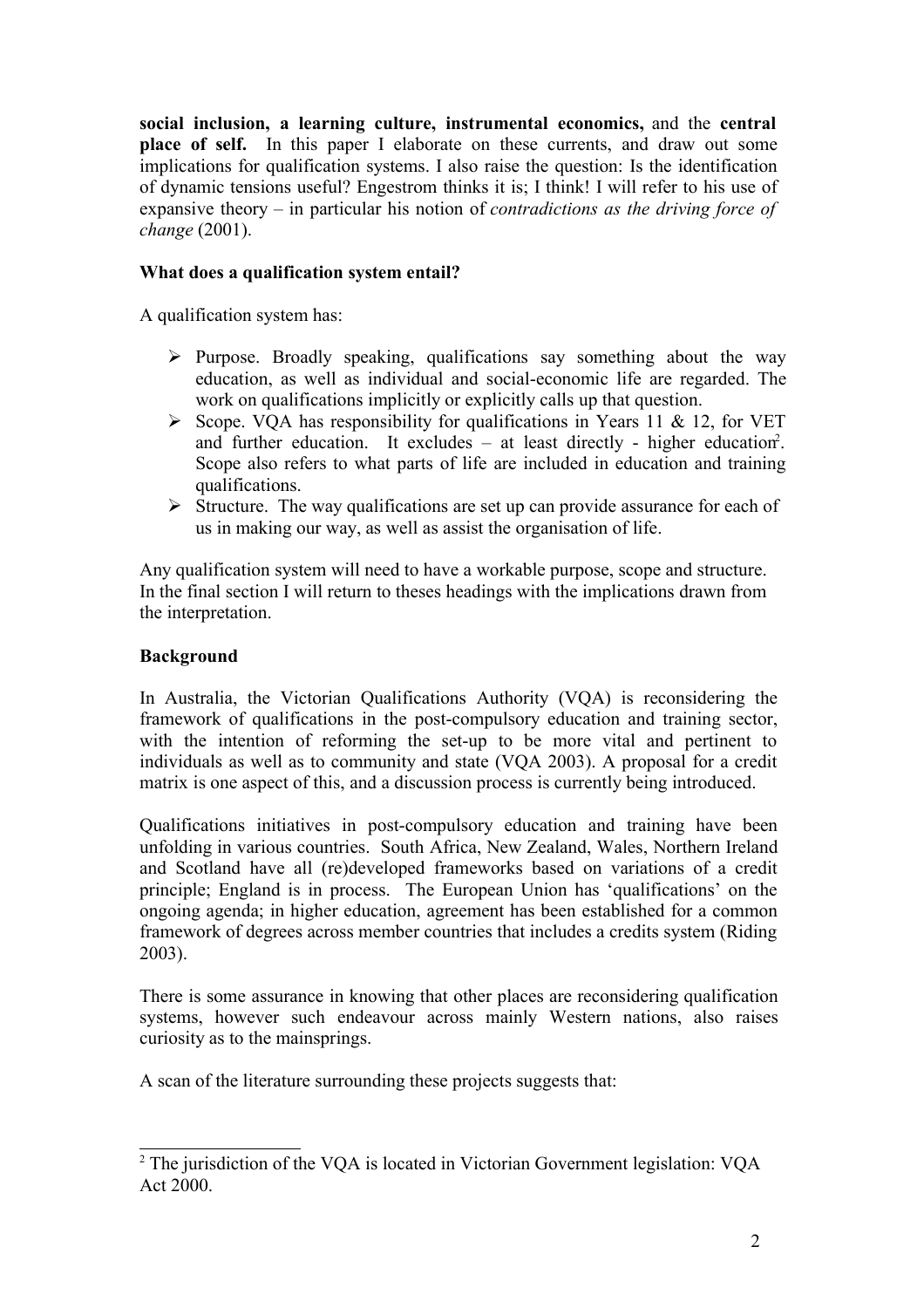- Interest in revamping a system of qualifications can indicate a commitment to enhance access, and capacities of students. It can reflect an invigorated commitment to learning across sectors.
- Learning and life are becoming reframed in economic and administrative mentalities; or they may be connecting the fortunes of individuals with productive social life.
- A conflicting interest in notions of individual responsibility for learning can be identified between management and agency.

Clearly, if each of these intentions is operating they must be in tension. Every teacher knows for instance the tussle between unit completions and individual learning agency. Tensions do not negate the worth of qualifications reform; rather they can assist discernment and projections about a future vital qualifications system. They can help establish the priorities of analysis and arenas of action.

In what follows there is some elaboration of the aspects already introduced: the learning culture, the concept of self, social inclusion, and instrumental economics. The paper does not provide an exhaustive analysis of each; rather it identifies salient points of tension which more directly have a bearing on the shape of qualifications.

# **Learning culture**

In local and in international settings, there is a vast range of interest in matters associated with learning and qualifications. The aspects include: vocational (in) education (ACE 2002), generic or employability skills (DEST 2002, Kearns 2001, Dawe 2002), knowledge and learning at work (Engestrom 2001, Billet 2000, Boud & Solomon 2000, Chappell 2002); qualifications and workplace learning (Eraut 2002), learning and flexible specialisation (ACITT & RCVET 2001); standards and levels, pathways and progressions which mark out learning (Raffe 2003, SCQF 2002); parity of esteem between learning in education sectors (NIACE 2002); qualifications and lifelong learning (Behringer, OECD & Coles, QCA 2002). In addition the Australian Qualification Training Framework (AQTF) has set out requirements pertaining to VET learning provision, and others have devised a set of vocational learner checkpoints (Kilpatrick et al 2002). In Victoria the government declares that 'lifelong learning will need to become the norm' and that 'VET is the pivotal player' (Kosky 2002) and in Britain, Tony Blair says that 'education is the best economic policy we have' (cited in Wheelahan 2002:205).

If learning itself is of such interest it is not surprising that a statutory body such as the VQA has as one of its three briefs: *to facilitate procedures which make it easier for people to re-enter education and training and acquire qualifications throughout their lives* (VQA 2003:3).

There are several interpretive points to highlight:

1. Lifelong learning is being regarded as pivotal to individual and socio-economic development. A link with employment and the economy is not without problems, as not everyone is employed. It's a tension! Conceptions of employment and learning become more innovative, for instance the interest in Enterprise education in England (Turner 2003) and the recognition of life experience in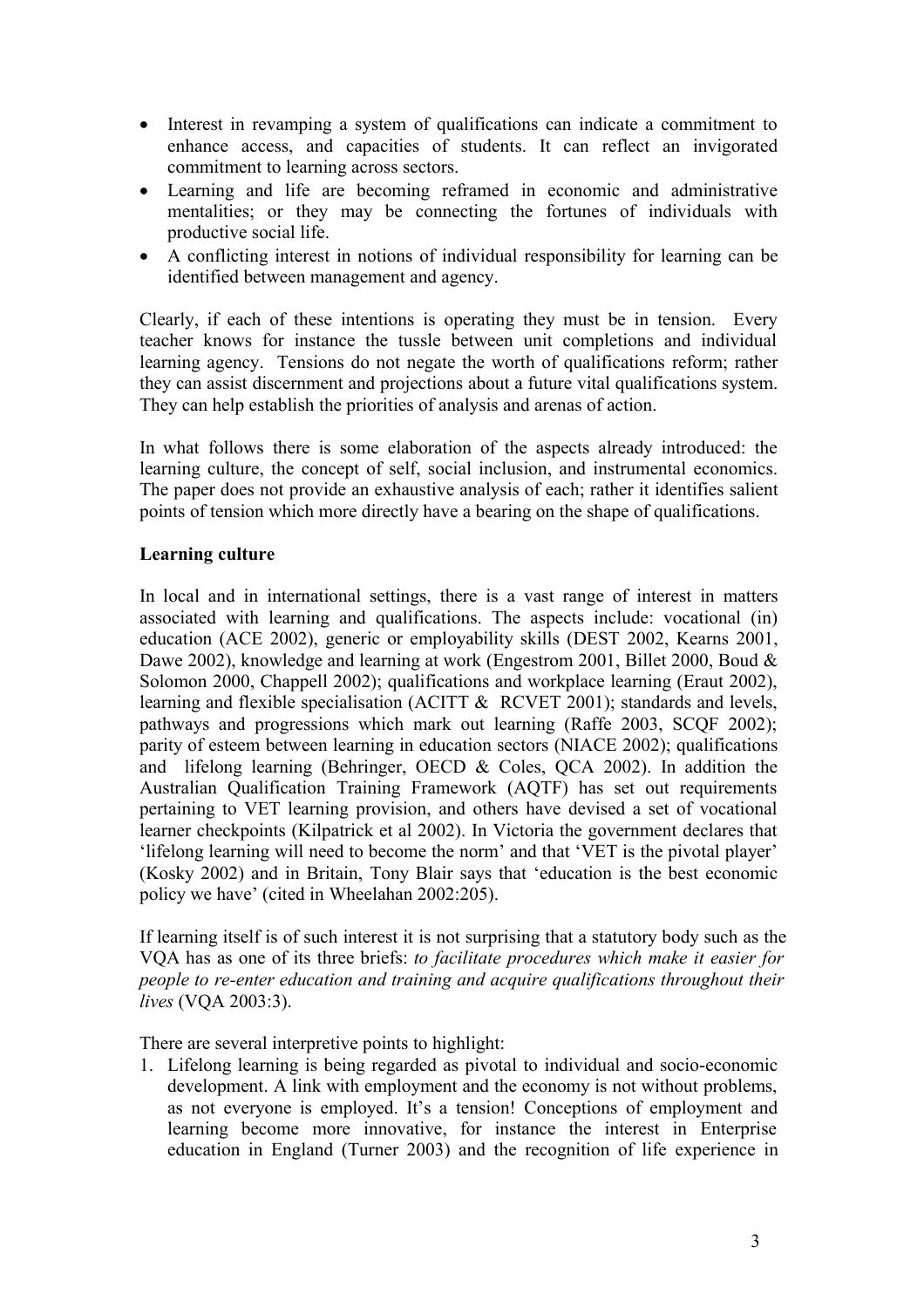qualifications (OECD 1996, Behringer, OECD & Coles, QCA 2002). These conceptions expand the field of recognition of what is 'qualifiable'.

- 2. Some of the implications of the inclusion of life experience are indicated by the experience of Recognition of Prior Learning (RPL). In practice the operation of RPL has been underutilised and problematical in VET and FE (Campus Review, V.12, No.45:6). However, even with the most customer focussed and fulsome participation by providers, there is an inherent tension in the process: if learning is merely the collection and accumulation of credits for life events, something is reduced in both qualifications and life.
- 3. This question of what counts, is manifested in the energy and interest in workplace learning, in particular in the dynamics of learning. This interest has been strengthened by activity theory, or its current version in a context of organisations: expansive theory (Engrestrom 2001). For Engrestrom, learning is clearly not confined to a premeditated list of skills - this can be awkward for designers of qualifications!
- 4. Active industry involvement in VET also makes plain the push and pull between a 'just-in-time' (immediately applicable) approach to training, and multi-skilling or knowledge that deepens and anticipates.
- 5. The current policy and research activity surrounding generic capacities or employability skills raises the question of what general and what specific skills and capacities are desirable; who says so, and even who is the teacher.
- 6. Employer groups have much to say about what counts as the current 'employability skills' report demonstrates (DEST 2002). The discussion around this makes plain the need for a mature relationship between sectors and stakeholders. This would have implications for qualification systems.
- 7. The AQF distinguishing features and characteristics can inform talk about generic skills; interestingly, certain features could themselves be deemed generic skills. 'Taking responsibility for own outputs' and its variations across certificates levels is one instance (AQF Advisory Board 2002).

# **Self**

The *individual* is not a new concept in education and training. Now influenced by a concept of the entrepreneurial and active self (Giddens 1998), and complicated by 'multiplicity' of self, it is central in deliberations about progress and possibilities. This is evident in the use of language such as *choice* and enhancing *individual pathways*. At the same time collaboration and teamwork are promoted.

- 1. If teaching and learning strategies and arrangements are more cognisant of learners' purposes, not only needs, but possibilities, there are implications for exit and entry points to programs, and for attendance arrangements.
- 2. Notions of agency and choice call on pedagogy which is attentive to 'learning to learn'. Historically, the Adult Community Education sector, as well as some TAFE programs have been mindful of this interest, for instance explicitly through Return to Study programs, and in Victoria, the Diploma of Liberal Arts.
- 3. Ostensibly, there is more of an onus on the learner to 'reflexively' fend for themselves. However, self-reliance is not clear cut. For some participants in education and training, there is instruction and guidance at many levels of involvement in the nexus. Involvement with disengaged youth shows us that assistance and guidance can be double-edged. It would become a dilemma for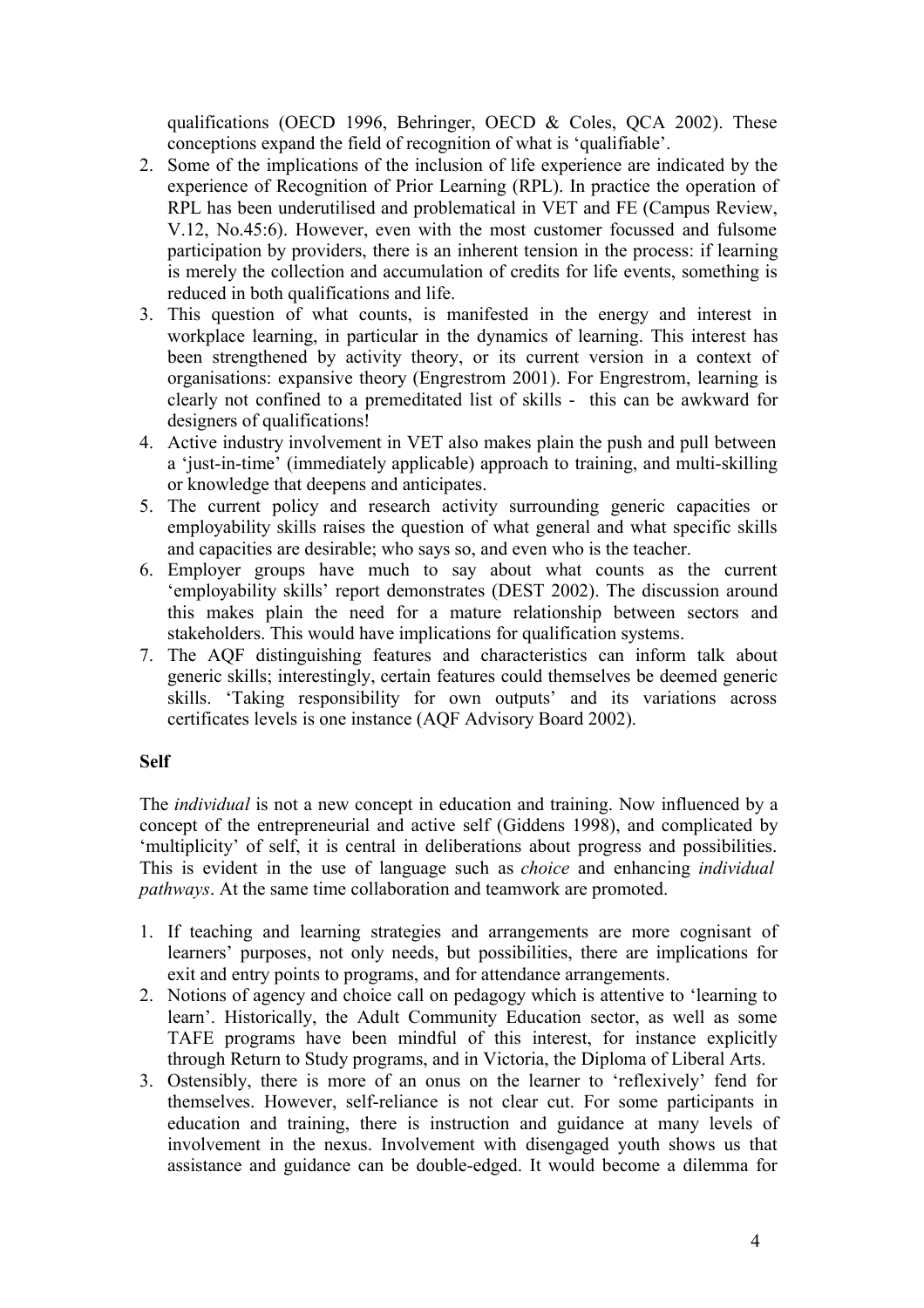proponents of agency, if in ten years time some groups of learners are, paradoxically, more administered or managed.

- 4. The depiction of the autonomous and flexible new worker does not the line up with the way all work is organised according to *Beyond Flexibility* (ACITT  $\&$ RCVET 2001). The differences they point to are best understood in terms of 'skill ecosystems' that are formed by the intersection of business settings, institutional and policy frameworks.
- 5. A recent discussion paper on qualifications used the dimension: *Autonomy, accountability and working with others*, to distinguish levels of capacity and attainment in education and training. This work from Scotland shows that a reconfiguration is an intricate exercise, but the attention to work dynamics is a pivotal point (unpublished discussion paper, SQA and SCONTO 2002). The area is at once obvious and yet difficult to measure, in part because it is little researched (Chappell 2002).
- 6. Being active and self reliant requires the self to have a level of trust and a capacity for risk management (Giddens 1991)! To enable this, a qualification system has to be *trustworthy*. This is helped if the rules about what counts are confirmed and coherent. At present a learner often has to be entrepreneurial to discover what counts for credit transfers, for recognition of learning (Campus Review, v.12, no.45:6) and even for processes of entry to various learning providers.
- 7. The concept of autonomy and agency also has an inherent tension that of being our own custodians in a social world!

#### **Social inclusion**

The persistence of unemployment in Western countries has precipitated various movements in orientation of education and training policy. Of particular pertinence is recognition of learning, of achievement, of capacity and the scope to locate oneself in a qualification system.

- 1. International policy movements indicate a new level of integration between welfare, work, and (vocational) education and training. In Europe, the European Social Fund projects must display attention to lifelong learning, social productivity and inclusion (ESF 1998). In Victoria inclusion is linked with the 'innovation economy;' capacities - of individual and of the state - is a key notion (Kosky 2002).
- 2. In Australia, the setting up of the *Victorian Certificate in Applied Learning* (VQA 2002) and the development of the *Local Learning Employment Networks* (LLENs) are two post-compulsory initiatives which are attentive to these factors. The VCAL pilot experience in 2002 and its subsequent take up in 2003, reminds us that a student qualification is entwined in a constellation that has personal and social ramifications. In this case, there is an umbrella qualification, as well as a multiplicity of means which appears to suit particular groups, at least to maintain a connection to learning at that point.
- 3. One tension in those structures is that the setting up of tailored qualification routes and arrangements can exacerbate disparity. On the other hand, they can be a source of recognition and development of capacities.
- 4. Difference in status of sectors and courses is entrenched, and inhibits social inclusion. An education and training system and its qualification set-up exacerbates this when it marks programs, and specifies learning capacities with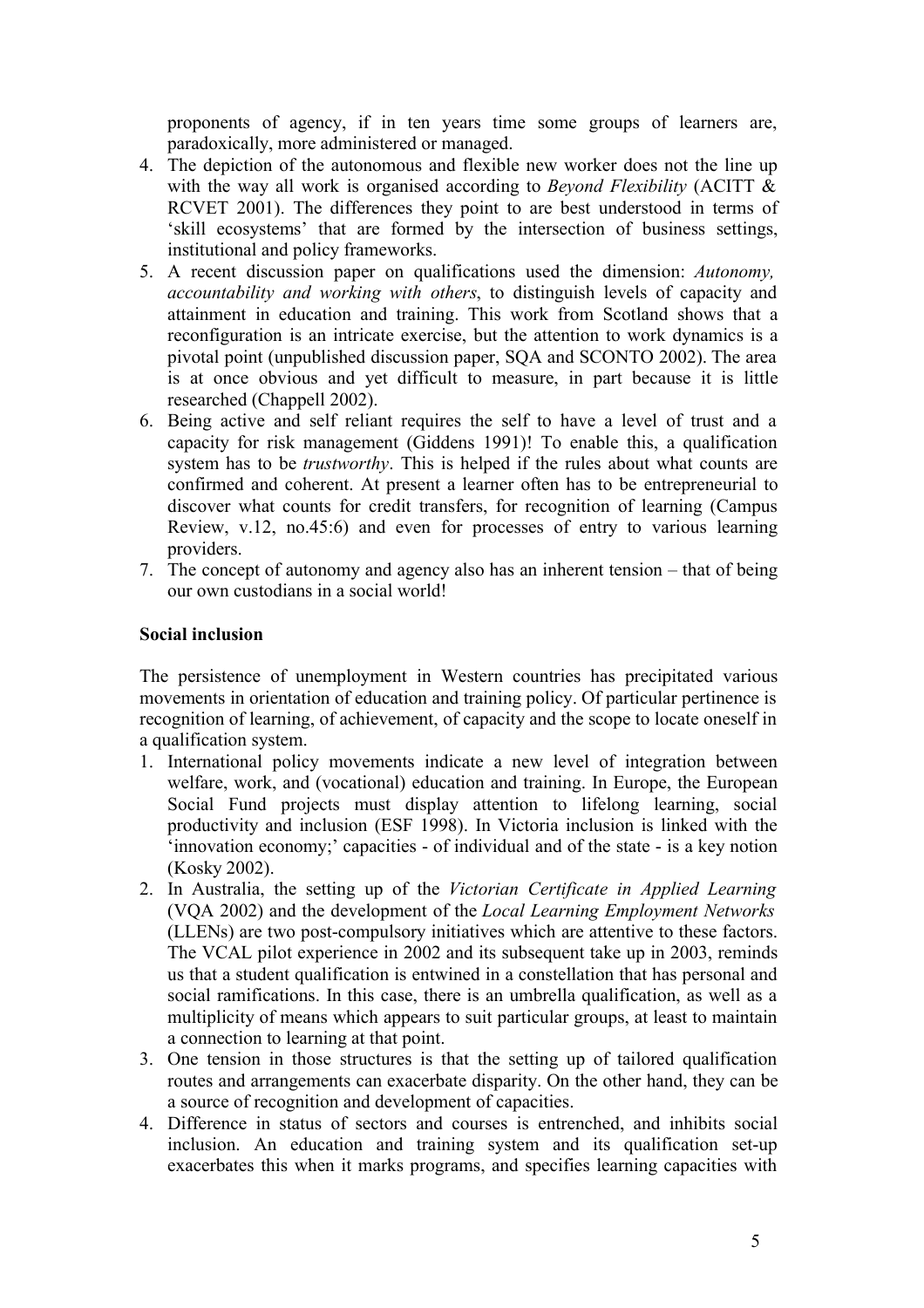oppositional (and arguable) delineations such as: doing or thinking, using hands or mind, or even academic or practical. It is not just a problem of parity of esteem – of sectors or programs - if the grounds of difference are themselves spurious.

## **Instrumental economics**

The impact of the market economics and of international dynamics is traceable in each of *learning culture,* and *social exclusion/inclusion*. Economic mentalities also intersect with the notion of the entrepreneurial self: – that we are our own business. In the dynamics of qualifications, there are also associated aspects of corporate administration or governance.

- 1. In Australia, as elsewhere, the nineties saw increasing industry involvement in vocational education and training and an accompanying ethos of immediate or visible usability demonstrated in the implementation of competency based teaching, training packages and the expansion of VET in schools. One of the dilemmas that emerged with this shift is whether this viewpoint is narrowing the scope of what is recognised as learning, and of what is to be learnt. In turn there is an impact on the use of qualifications (Eraut 2002).
- 2. The relationship between education and employment training, indeed between education and the economy has never been one of complete ease.<sup>3</sup> More recently, there is a range of responses to the influence of business and industry that has accompanied the introduction of Training Packages and a national review is pending. 4
- 3. Comyn (2002:8) links the 'return of a generic skill agenda' to international 'grapples' with the notion of competencies to enhance individual fortunes as well as to meet social challenges. The tension between both is indicated by the shifting use of employability and generic to denote focus.
- 4. The concept of innovation economy is used by Government as a statement of intent. However, generalised descriptions of the technologically innovative, flexible worker by-pass an expansion of low skill insecure jobs and an export of low remunerated production work (Ball 1998, Chappell 2000, ACITT & RCVET 2001).
- 5. Such differences remind us that the kind of 'imagined futures' that once could be assumed to be a source of planning are more difficult to generate. Despite the increasing attention to measurement of outcomes in VET, life is less certain and less able to be conclusively measured. There is much knowledge that is contingent (Giddens 1991). This is also a challenge to the 'authority' of qualifications and thus of their currency.
- 6. It seems that in Victoria the LLENs are helping to ground employment initiatives in a broader context. A LLEN has a geographical base that assists that social location. In this period of introduction in Victoria they reflect a notion of employment that is situated with the rest of life. This is vital in a world of constant global activity.
- 7. Quality assurance systems are the main official public means of measuring trustworthiness or reducing risks in education and training at present. On a daily scale, for learners it is probably the teachers or administrators – the *system representatives* - who engender that trust – or otherwise (Giddens 1991).

 $3$  Dewey knew this! (1916)

<sup>4</sup> MINCO meeting February.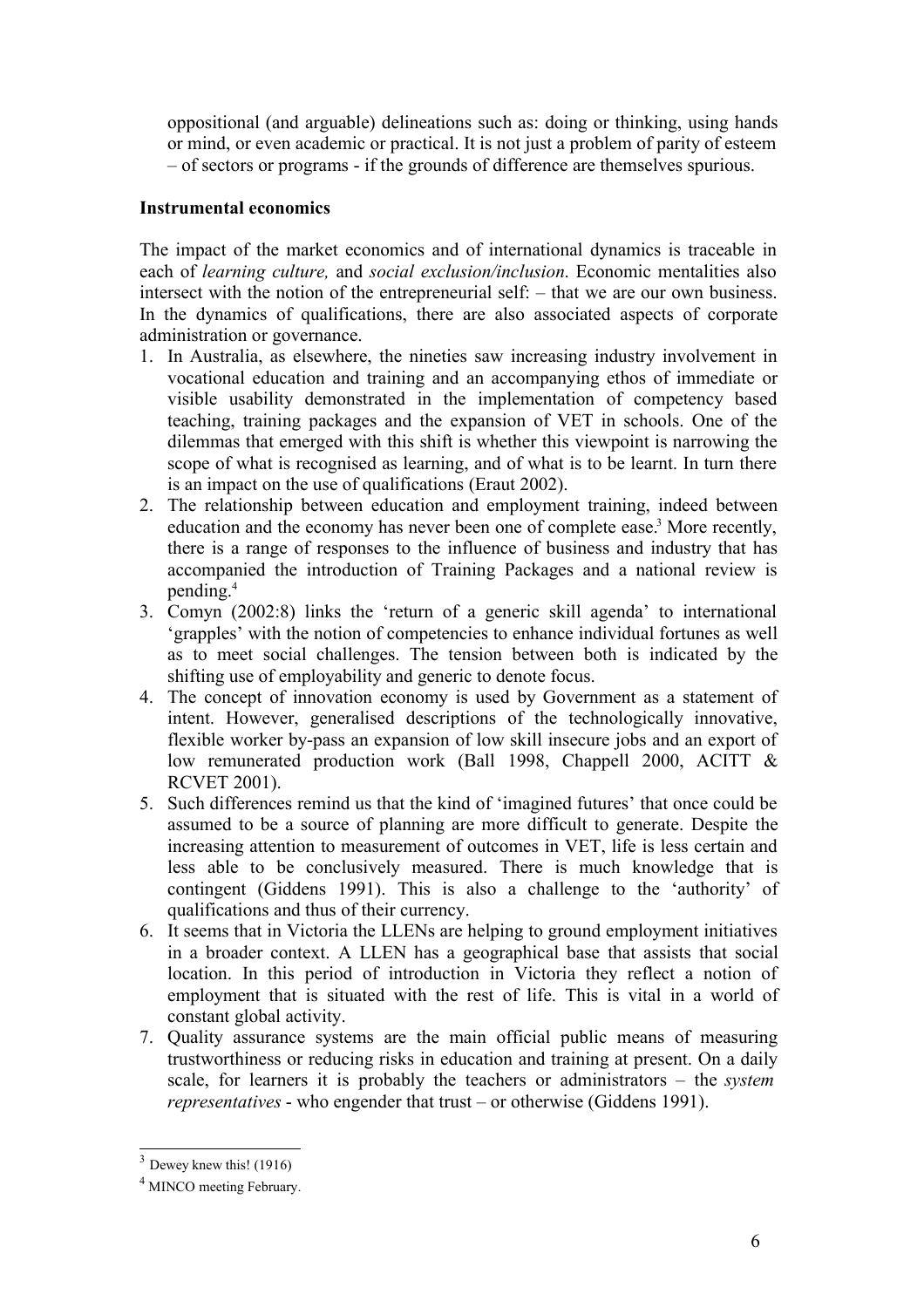- 8. Alongside this kind of general uncertainty one response is to look for what can be seen to work now, and be measured (Young 2002). This places systems such as education, and its concomitant – qualifications - under pressure to perform.
- 9. The AQTF in the Australian VET sector has brought assessment, accountability and 'quality' to centre stage, but it may be a distraction from the growing imperative to develop even more trustworthy, innovative and inclusive teaching and learning pedagogy.

# **What are the implications of the interpretation presented?**

The proposal of this paper is that the dynamics of the interest in qualifications systems can be located in the intersection of four social sites of tension in the field of post-compulsory education and training. These are: the learning culture, social inclusion, attention to the self, and instrumental economics. The mismatches that have been surveyed can point to the kind of world VET is advancing. The purpose can assist us to sharpen attention on the arenas of action for a qualifications set-up.

The elements of a qualification system marked out in the beginning of this paper – purpose, scope and structure - can now be fleshed out with proposed working principles and arenas of action.

*Purpose* [Broadly speaking, qualifications say something about the way education, as well as individual and social-economic life are regarded].

A vital education and training system is one that:

- $\bullet$  enhances capable and reflective participation in productive life for individuals and the state;
- provides scope for participants to shape their education and training histories;
- has a versatile but traceable qualifications system that reflects fitness for purpose.

*Scope* [VOA has responsibility for qualifications in Years 11 & 12, for VET and further education. It excludes  $-$  at least directly - higher education<sup>5</sup>. Scope also means what parts of life are included in education and training qualifications].

- There is scope to recognise that learning includes, but is not encompassed by the notion of skills.
- Attention to lifelong learning expands the notion of vocational to include the range of productive life involvements.
- An academic-vocational divide needs to be reconfigured to attend to learning conditions and strategies, settings of learning, knowledge and skills.
- An opening up of the time frame would enhance the structuring of employment, productive activity and learning across a life time (ACITT & RCVET 2001, McDonald 1997).

<sup>&</sup>lt;sup>5</sup> The jurisdiction of the VQA is located in Victorian Government legislation: VQA Act 2000.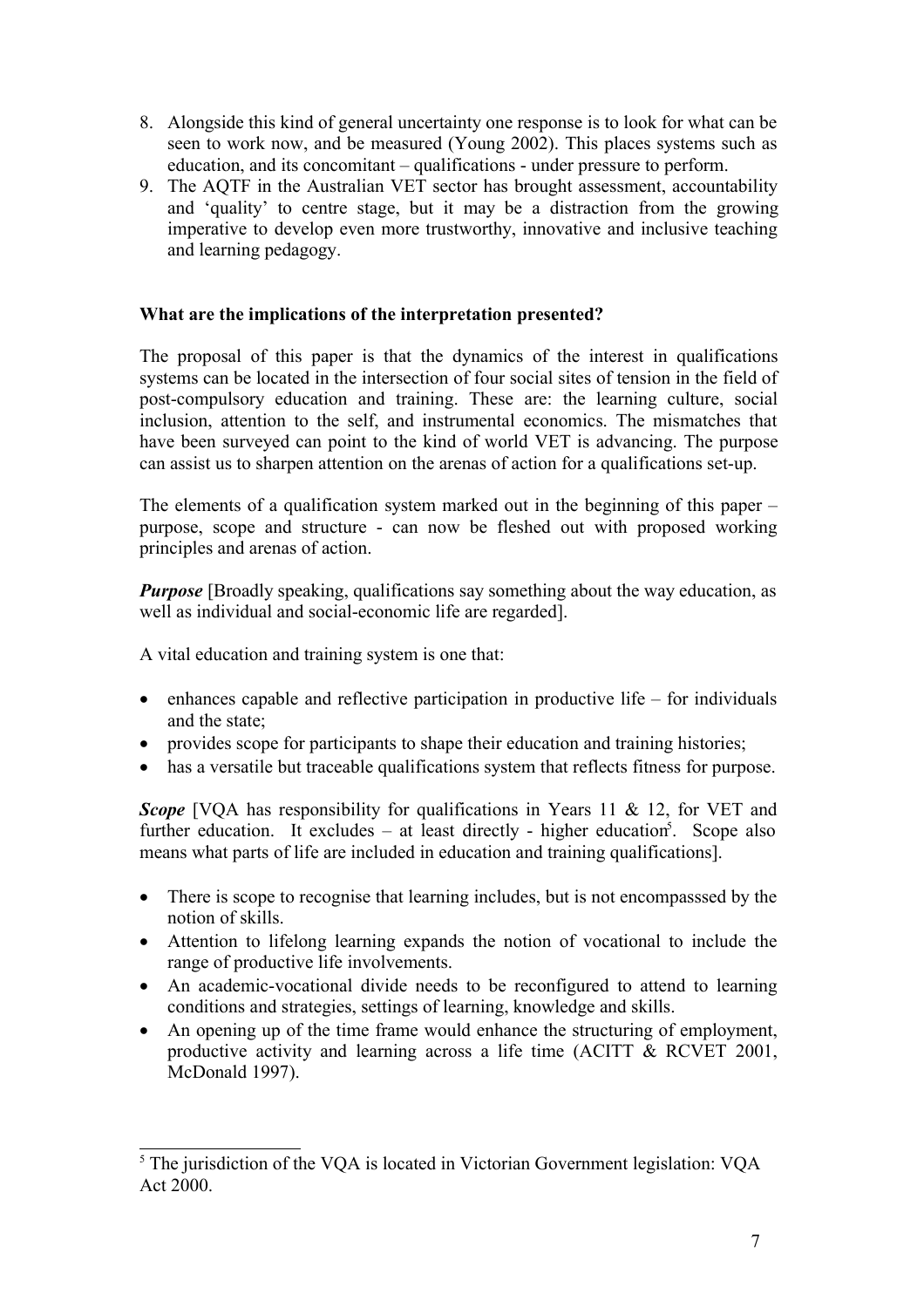- Recognising the attention to the self and to interest in learning: units such as 'Learning to learn' 'Reflection on practice,' can be encompassed in qualifications either as discrete units or as underpinning teaching/training practice.
- Generic skills can be incorporated into whole qualifications by specifying generic vocational competencies within clusters of qualifications. It combines the general and specialist and is an extension of the use of core skills pertaining to qualifications in the one stream that is currently in Training Packages.
- Even this much requires commitment to more talk between education sectors!

*Structure* [The way qualifications are set up can provide assurance for each of us in making our way, as well as assist the organisation of life].

- Credit transfers and recognition of learning processes can be made smarter and more public. This may require a more standard way of working out the relationship between components as well as whole qualifications. This is especially vital if there is more attention to the range of productive life involvements.
- $\bullet$  It is also in keeping with biographies to certify units as discrete qualifications appropriate to the intention.
- The notion of a course with fixed entry and exit points, a specific setting and cohort of students becomes less assumed. Time spans and locations of learning can be less uniform.
- It may also be appropriate to require attendance for certain units or proportions of whole courses – in order to qualify. This acknowledges that learning and knowledge is not just experience.
- It is interesting to consider the potential connection between generic capacities and 'distinguishing features of learning outcomes' used to delineate certificate levels in the Australian Qualifications Framework.

#### **What are the implications for an interpretive framework?**

The qualification example raises interpretive imperatives. I will refer to the approach used in this paper in the light of Engrestrom's use of expansive theory (2001) to draw out the salient points in the approach of this paper. These will inform the conversation in the conference session.

# **Expansive theory**

Engrestrom's starting point in *Expansive Learning at Work* (2001) is that standard theories of learning do not encompass all learning; that in important transformations of our personal lives and organisational practices, new matters emerge for which current ways of understanding or handling are inadequate. Therefore we must learn new forms of activity which are not yet there. For example, in workplaces we don't always know what we need to know ahead of time. Drawing on a situation of management of medical care, Engrestrom presents his dynamic of learning in organisational life.

The gist is this: In a particular medical care case there was a new problem identified concerning who takes responsibility for care of children with multiple illnesses. The governing operating model was case management meetings around one illness and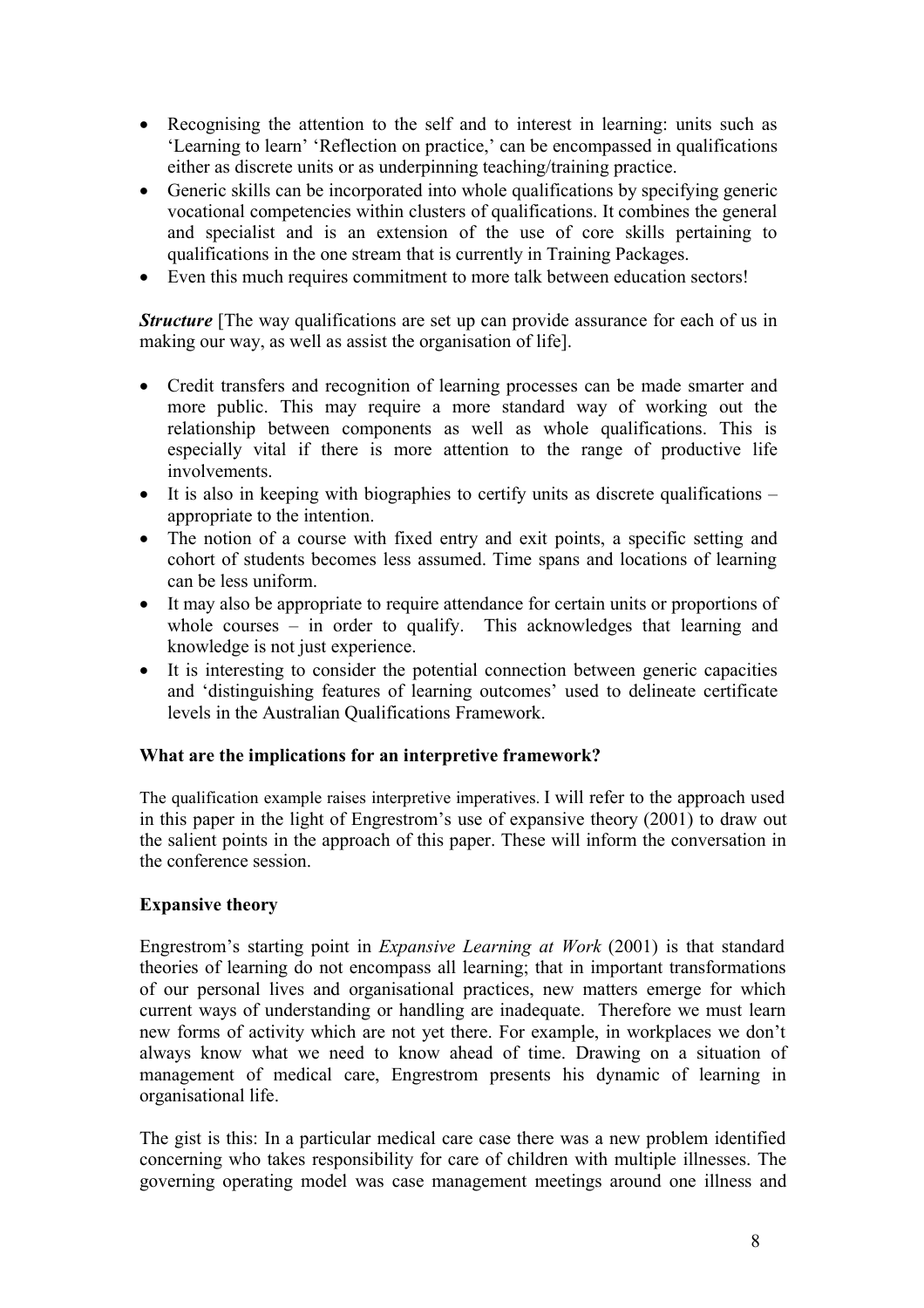this was not satisfactory. Children with several illnesses and points of contact with the health system were receiving care from a variety of teams associated with the central hospital, and other primary carers with whom there was insufficient contact. Furthermore, the relationship between local and central medical services had already been identified as a problem, and the monopoly of the centre was also being challenged by a cost imperative for increased use of local care. The hospital decided to look at a redesign with the participation of the various involved parties, including parents.

Having to deal with this case called forth some tension. Engrestrom outlines the various stages and dilemmas noting key questions and dynamics which led to progress. For instance, he assisted participants to face internal demands. For instance the pull of cost efficiency, as well as maintenance of disease focused model that had led to hospital based critical pathways management of particular illnesses, and the care management responsibility of the local health centre, not to mention the problem for parents of *unavailable tools for mastering* what was happening to their child (2001:145). The process enabled people to move from a defensive standpoint to a *growing determination* (2001:146) or engagement in the new realisations of what the matters were. This led to new solutions. The *care agreement* model introduced a new level of collaboration in the development and sharing of information and care options and responsibilities. In this case the solution was not established for evermore. There was still an active process of review of practice at the time of writing.

The setting in this case is inter-organisational learning. One of the key operating principles in the process is the necessity of dialogues between different perspectives or traditions (2001:135). Further to this is the principle of contradiction. Engrestrom says that it was vital to:

*trigger some internal tensions and dynamics in their respective institutional contexts – to energise a serious learning effort* (2001:140).

The trigger is the questions and analysis aimed at clarifying what the matters are and the contradictions behind them. The actions are not only for effective dynamics. It is acknowledging that they are there as historical elements.

Expansive learning is however, not set up to replace all learning or relationships between learner and source of learning. Rather Engrestrom regards it as complementary dimension - a 'sideways' initiative.

# **Implications for interpretation**

Clearly there are common interpretive grounds in expansive learning and the case presented here of the qualifications momentums. Certain mismatches were the evident starting point, for instance that of lifelong learning and a system that makes qualifications between sectors difficult for learners to gauge. Such aspects were considered as part of larger social tensions, (viz-a-viz agency and economic instrumentality).

Engrestrom's example is a working one. That is it is centred on action. Are there differences in intent in the qualifications instance? This matter can be taken up in the conference session. Suffice to say here, that in this qualifications case, more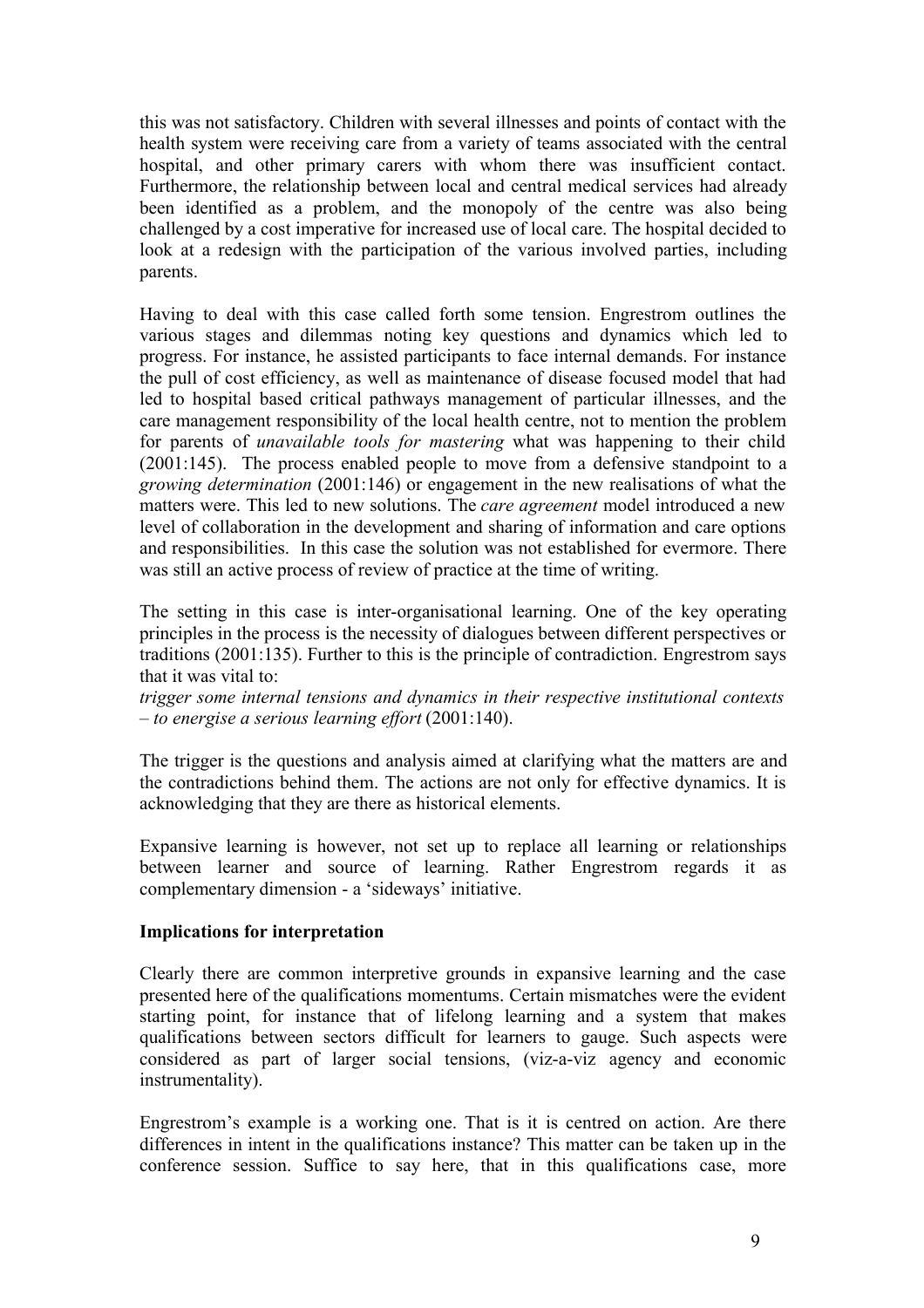intersecting aspects were noticed, encompassed, and subsequently interpreted to inform arenas of action. This level of talk leads to more appropriate or developed solutions than may first appear. Interpretation which seeks out underlying tensions can also call up collaboration between what could otherwise be antagonistic parties.

#### **References**

ACIRRT, University of Sydney & RCVET, University of Technology (2001). *Beyond Flexibility: Skills and Work in the Future*. BVET (NSW Board of Vocational Education and Training).

Australian Chamber of Commerce & Industry and the Business Council of Australia. (2002). *Employability Skills for the Future*. Department of Education, Science and Training, Commonwealth of Australia.

Australian College of Educators. (2002). Building the Profession to Support Vocational Learning.Unicorn, Vol. 28, no 3.

Australian Qualifications Framework Advisory Board to MCEETYA. (2002). *Australian Qualifications Framework. Implementation handbook.* Third Edition.

ANTA. (2002). *Shaping Our Future: a discussion starter for the next national strategy for vocational education and training 2004-2010.*

ANTA. (2002). *Environmental scan for the national strategy for vocational education and training 2004-2010.*

Ball, S. (1998). Big Policies/Small World, an introduction to international perspectives in education policy. *Comparative Education*, Vol.34, no.2.

Behringer, F. & Coles, M. (2002) *The Role of National Qualifications Systems in Promoting Lifelong Learning.* OECD, Paris and QCA, London.

Billet, S. (2000). Co-participation at work: knowing and working knowledge. *UTS Research Centre Vocational Education & Training Working Knowledge: Productive learning at work. Conference proceedings*. Working Paper 05. OVAL Research, NSW

Bloomer, M. (1997). *Curriculum making in post-16 education: the social conditions of studentship*. Routledge, London, New York.

Boud, D. & Solomon, N. (2000). Work as the curriculum: Pedagogical and identity implications. *UTS Research Centre Vocational Education & Training Working Knowledge: Productive learning at work. Conference proceedings*. Working Paper05. OVAL Research, NSW.

Chappell. C. (2002). *Researching the Pedagogies of the New Vocationalism*. 10th Annual International Conference on Post-compulsory Education and Training. Griffith University.

Comyn, P. *Will Generic Skills Ride Again? Employability and the Policy Cycle*. SmithComyn Associates.

Dawe, S. (2002). *Focussing on generic skills in training packages*. NCVER, Adelaide.

Department of Education, Science & Training. (2002). *Employability Skills for the Future*. Canberra. Dewey J. Democracy and Education (1916)

http://www.ilt.columbia.edu/publications/Projects/digitexts/dewey/d\_e/chapter23.html. accessed 3 March 2003.

Engestrom, Y. (2001). Expansive Learning at Work: toward an activity theoretical reconceptualisation. *Journal of Education and Work*, Vol. 14, no. 1.

Europa. *European Social Fund* 2000-2006. http://eurpoa.eu.int/comm/employment\_social/esf2000/index-en.htm accessed 5 March 2003.

Eraut, M. (2002). The interaction between qualifications and work-based learning. Evans, K, Hodkinson, P, & Unwin, L. (eds) *Working to Learn: Transforming Learning in the Workplace.* Kogan Page, London.

Evans, K, Hodkinson, P, & Unwin, L. (eds) *Working to Learn: Transforming Learning in the Workplace.* Kogan Page, London.

Giddens. A. (1998). *The Third Way*. Polity Press in association with Blackwell Publishers Ltd. Cambridge.

Giddens, A. (1991). *Modernity and Self-identity: Self and Society in the late Modern Age*. Polity Press, Cambridge.

Kearns, P. (2001). *Review of research: generic skills for the new economy*, NCVER, Adelaide.

Kilpatrick, S., Falk. 1., Hamilton, V. (2002) Issues of quality learning: apprenticeships and traineeships in rura and remote Australia. *Australian and New Zealand Journal of Vocational Education Research*.

Kosky. Hon. L. MP. (2002). *Knowledge & Skills for the Innovation Economy*: *future directions for Victoria's vocational education and training system*. Department of Education and Training, Victoria.